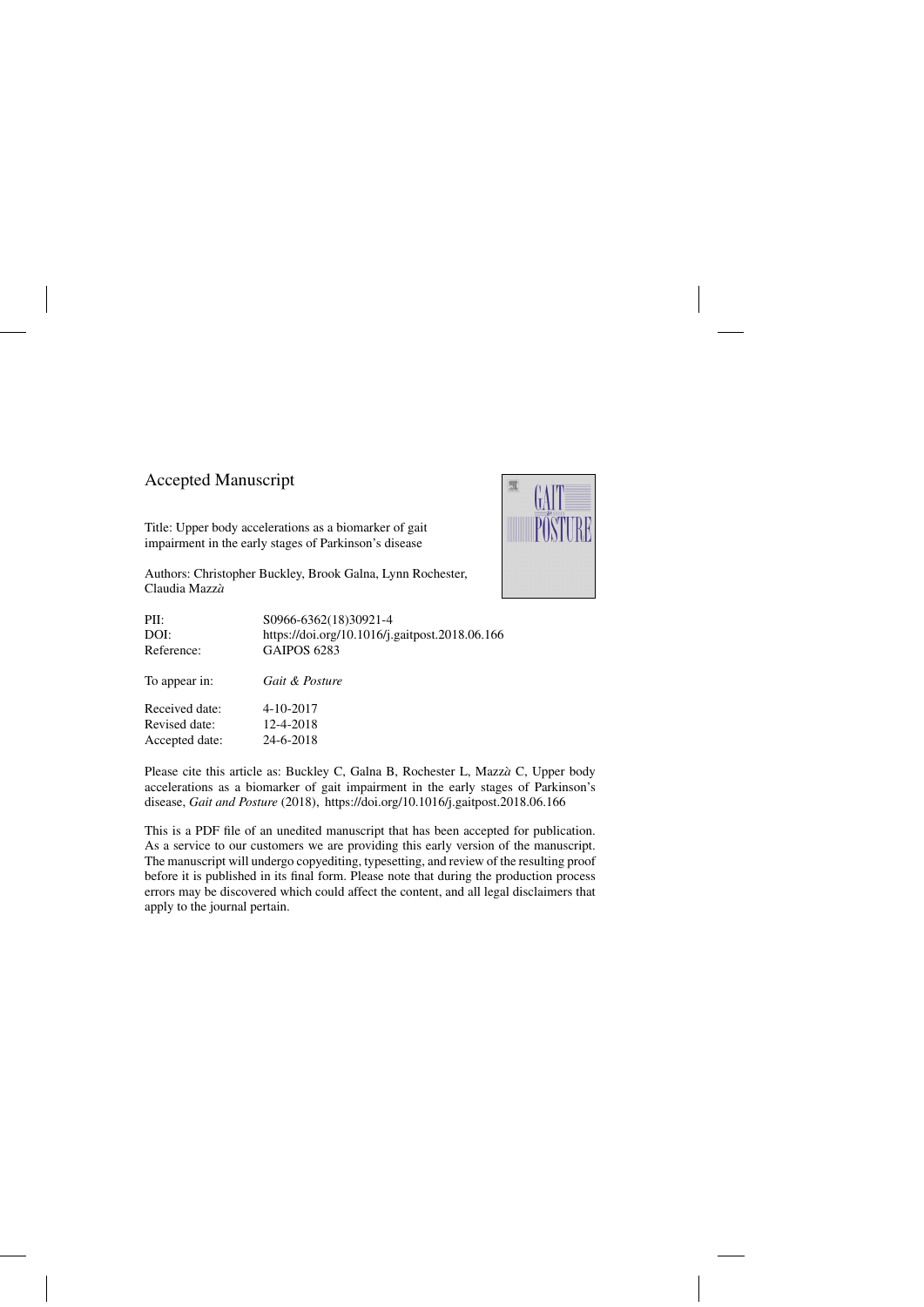# **Upper body accelerations as a biomarker of gait impairment in the early stages of Parkinson's disease**

Christopher Buckley<sup>a,b</sup>, Brook Galna<sup>c</sup>, Lynn Rochester<sup>c</sup>, and Claudia Mazzà<sup>a,b,d</sup>

<sup>a</sup> MRC-Arthritis Research UK Centre for Integrated Research into Musculoskeletal Ageing

(CIMA), Pam Liversidge Building, University of Sheffield, Sheffield S1 3JD, UK

<sup>b</sup> Department of Mechanical Engineering, University of Sheffield, Sir Frederick Mappin Building, Sheffield S1 3JD, UK

c Institute of Neuroscience/Newcastle University Institute for Ageing, Newcastle University,

Clinical Ageing Research Unit, Campus for Ageing and Vitality, Newcastle upon Tyne NE4 5PL, UK (CIMA), Pam Liversidge Building, University of Sheffield, Sheffield S1 3ID, UK<br>
<sup>h</sup> Department of Mechanical Engineering, University of Sheffield. Sir Frederick Mappin<br>
Building, Sheffield S1 3ID, UK<br>
\*Institute of Neuros

d INSIGNEO Institute for in Silico Medicine, University of Sheffield, Pam Liversidge Building, Sheffield S1 3JD, UK

Corresponding author: Christopher Buckley (cjbuckley1@sheffield.ac.uk)

Highlights

- Upper body acceleration gait variables are sensitive to early Parkinson's disease
- Upper body movements are mainly independent from spatiotemporal characteristics
- Regression showed upper body movement was favorable to spatiotemporal information
- Upper body variables should be measured with spatiotemporal characteristics
- Pelvis acceleration variables are promising for the assessment of free-living gait

## **Abstract**

Background: Changes in upper body (UB) motion during gait may be a marker of incipient pathology,

intervention response and disease progression in Parkinson's disease (PD), which if independent from

the lower body motion, might provide an improved assessment of gait.

Research question: This study aimed to test this hypothesis and establish whether variables calculated

from accelerations measured on the UB are unique from spatiotemporal characteristics and can

contribute to an improved classification of PD gait.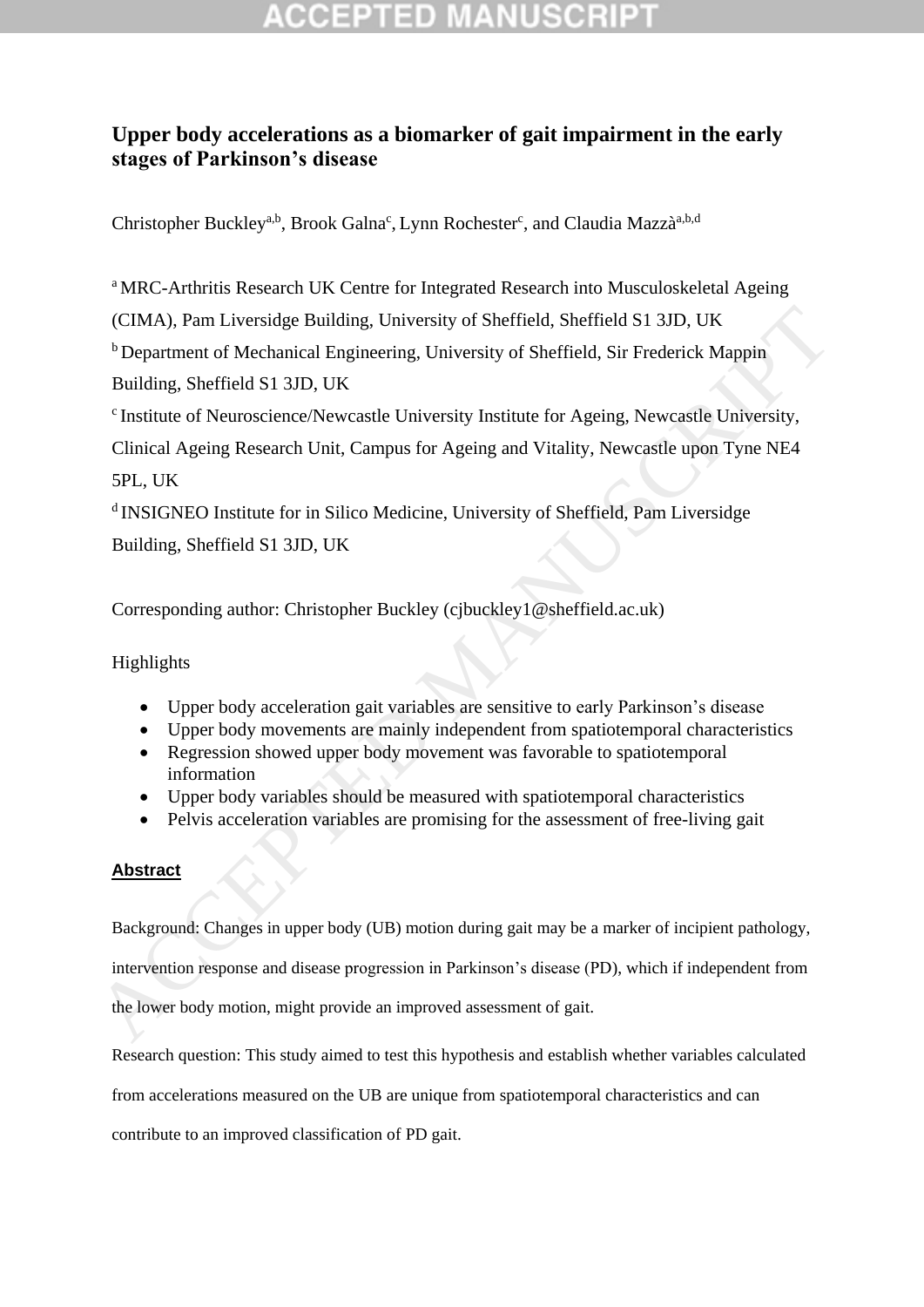Methods: Data was obtained from 70 people with PD (69.2 $\pm$ 9.9 y.o., UPDRS III: 36.9 $\pm$ 12.3) and 64 age-matched controls (71.6±6.8 y.o.). Spatiotemporal characteristics were measured using a pressure sensitive mat (GAITRite). Head and pelvis accelerations were synchronously measured with wearable inertial sensors (Opal, APDM). Pearson's product-moment correlations were calculated between 49 selected variables from UB accelerations (representing magnitude, smoothness, regularity, symmetry and attenuation) and 16 traditional spatiotemporal characteristics (representing pace, variability, rhythm, asymmetry and postural control). Univariate and multivariate regression analysis was used to test the variables ability to classify PD gait.

Results: The variables were mostly unique from each other (67% of variables recorded an  $r < 0.3$ ). Univariate and multivariate analysis showed that UB variables were moderately better at classifying PD gait than the spatiotemporal characteristics (Univariate: 0.70 to 0.81, Multivariate: 0.88 to 0.91 AUC). and attenuation) and 16 traditional spatiotemporal characteristics (representing pace, variability,<br>thythm, asymmetry and postural control). Univariate and multivariate regression analysis was used to<br>test the variables a

Significance: This study showed for the first time that, if aiming at objective and optimal sensitive biomarkers for PD, UB variables should be measured in conjunction with spatiotemporal characteristics to obtain a more holistic assessment of PD gait for use in a clinical or free-living environment.

Keywords: Gait analysis Accelerometers Harmonic ratio Balance Head and pelvis Human movement

### **Introduction**

Neurodegenerative diseases such as Parkinson's disease (PD) impair the ability to walk safely and efficiently [1]. Consequently, gait has been introduced as a biomarker to identify incipient pathology, contribute towards diagnostic algorithms, and quantify disease progression and response to intervention [2]. A majority of research and clinical analysis of PD gait has been performed in research laboratory settings and is primarily focused on movement of the lower limbs, especially end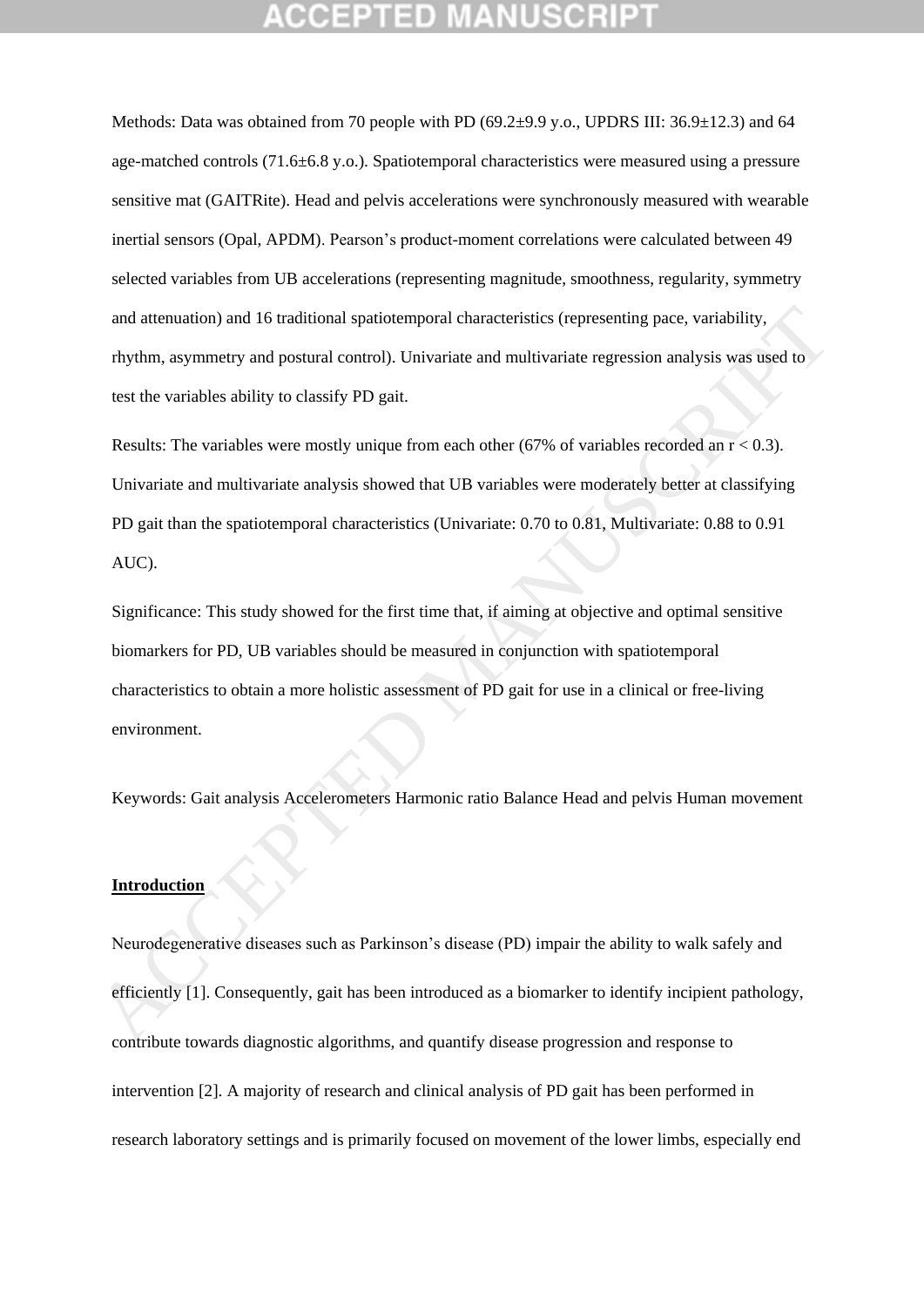point trajectories of the feet which are expressed by standard spatiotemporal measures (such as step length and cadence). The emergence of small, lightweight inertial measurement units (IMUs) has facilitated measurement of upper body motion, which is known to be impaired in PD due to increased axial rigidity, asymmetrical arm swing and flexed posture. [3,4]. Therefore, its measurement may be further indicative of a reduced postural control and highlight disease specific impairments.

Consequently, new gait variables calculated using IMUs have been developed and are proposed to describe magnitude, smoothness, attenuation, regularity and symmetry [5]. If these upper body variables highlight different aspects of motion, they may capture important clinical features of PD gait that are not already described by spatiotemporal measurements and are more indicative of impaired control [6,7]. Being able to measure gait using body worn sensors such as the IMUs might be more easily applied to clinics and free-living environments [8,9].

Although certain upper body variables can indicate a reduced quality of gait in PD [10–12], previous studies have typically assessed few variables using small sample sizes or focused upon other promising measures such as arm swing (not considered here due to a singular focus on the trunk's movements) [5]. Furthermore, as movements of the upper and lower body are rarely assessed in conjunction with each other [7], it is unknown whether upper body movements describe unique information or are merely a reflection of impaired lower body gait mechanics. If measuring movements of the upper body in PD can provide unique information, their inclusion to current gait models may improve objective measurement of gait impairments symptomatic of PD. It is hypothesised that because the aforementioned symptoms are specific to the upper body, its measurement will better characterise PD gait. Our aims in this study were therefore, to establish whether: i) upper body accelerations during gait are merely a reflection of lower body mechanics and further indicative of a reduced postural control and highlight disease specific impairments.<br>Consequently, new gait variables calculated using MUs have been developed and are proposed to<br>describe magnitude, smoothness, att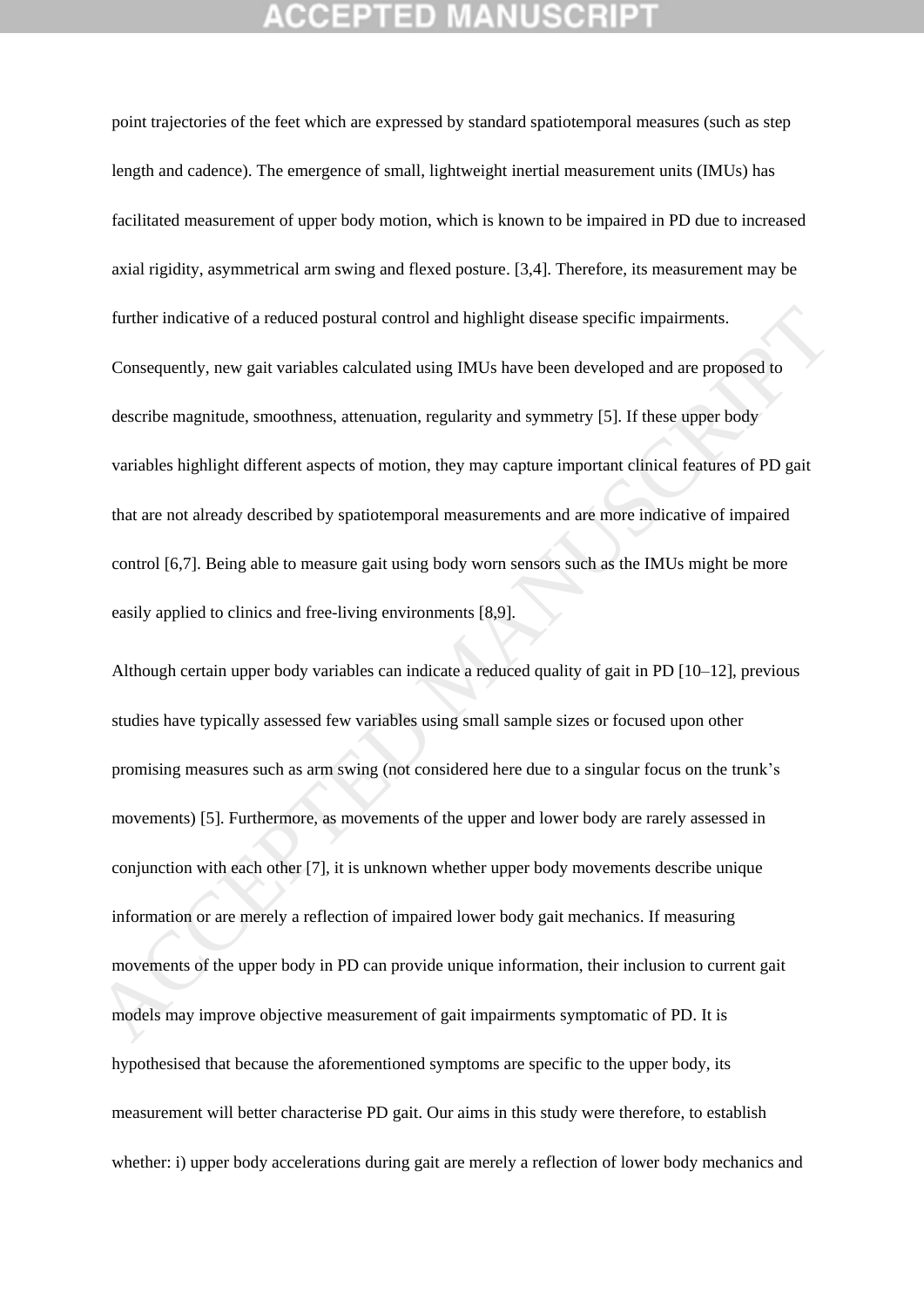are correlated with spatiotemporal characteristics; and ii) if upper body accelerations can discriminate between people with PD and age-matched controls independently and in combination with standard spatiotemporal characteristics with the potential to better characterise PD gait.

### **Methods**

### Subjects

Seventy participants with early stage PD (Age:  $69.2 \pm 9.9$  yr, 23 females, Height:  $1.68 \pm 0.01$  cm, Mass:  $76.94 \pm 16.16$  kg, UPDRS III:  $36.9 \pm 12.3$ ) and 64 age-matched controls (Age:  $71.6 \pm 6.8$  yr, 29 females, Height  $1.70 \pm 0.10$  cm, Mass:  $80.12 \pm 13.20$  kg) were recruited into ICICLE-GAIT, a collaborative study within ICICLE-PD, an incident cohort study (Incidence of Cognitive Impairment in Cohorts with Longitudinal Evaluation – Parkinson's disease) within 4 months of diagnosis. Participants were excluded from ICICLE-GAIT if they had any neurological (other than PD), orthopedic, or cardiothoracic conditions that may have markedly affected their walking or safety during the testing sessions. People with PD had to be diagnosed with idiopathic PD according to the UK Parkinson's Disease Brain Bank criteria and were excluded if they presented with significant memory impairment (Mini Mental State Exam (MMSE) ≤24 [13]), dementia with Lewy bodies, drug induced parkinsonism, "vascular" parkinsonism, progressive supranuclear palsy, multiple system atrophy, corticobasal degeneration or poor command of English. None of the participants demonstrated severe tremor or dyskinesia. This study was conducted according to the Declaration of Helsinki and had ethical approval from the Newcastle and North Tyneside research ethics committee. All participants signed an informed consent form. Subjects<br>
Seventy participants with early stage PD (Age: 69.2 ± 9.9 yr, 23 females, Height:  $1.68 \pm 0.01$  cm,<br>
Mass: 76.94 ± 16.16 kg, UPDRS III: 36.9 ± 12.3) and 64 age-matched controls (Age: 71.6 ± 6.8 yr,<br>
29 females,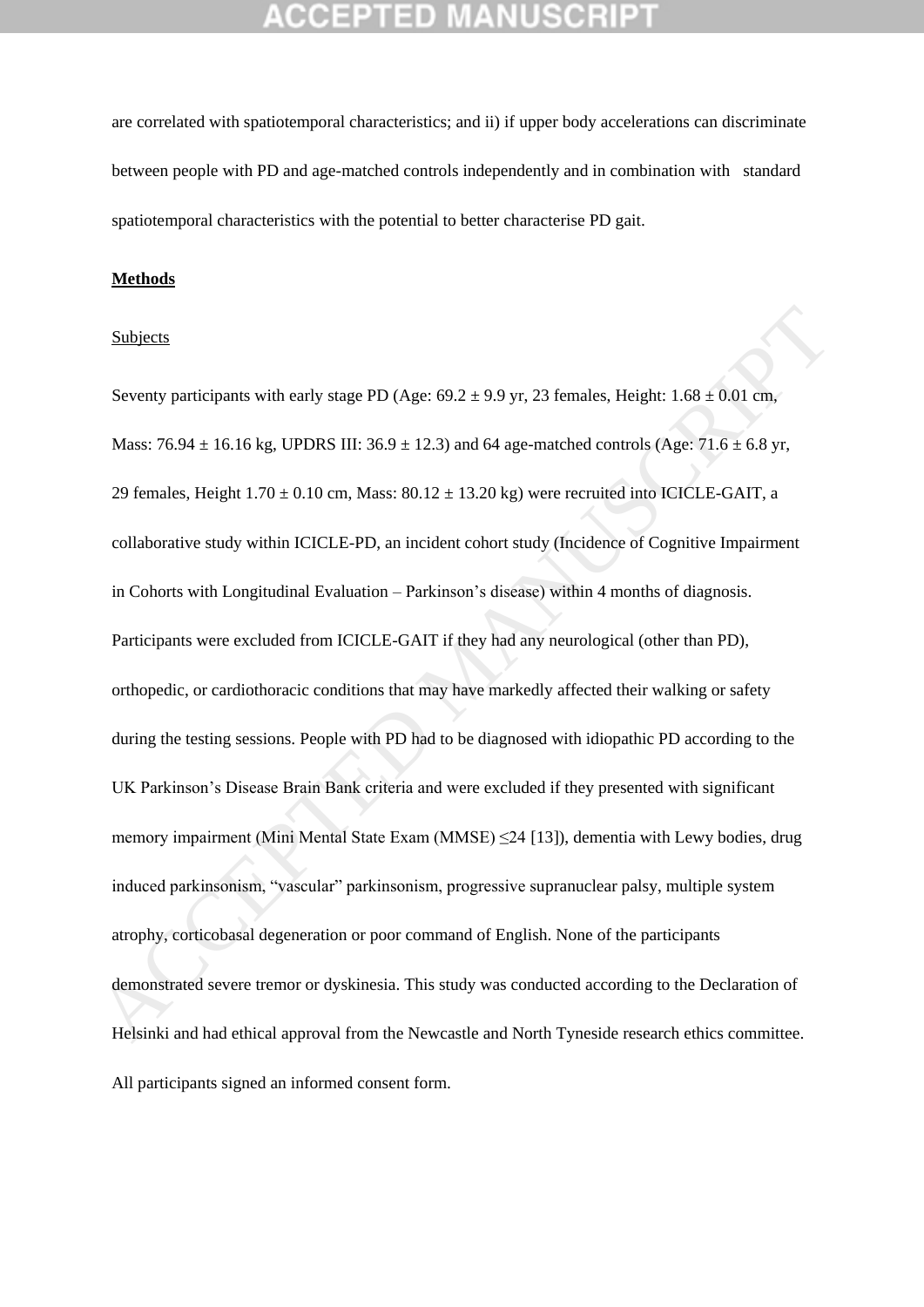### Measurement protocol

All participants were tested on medication and walked at their preferred pace for two minutes around a 25 m circuit containing a 7 m long pressure sensitive electronic walkway (Platinum model GAITRite, software version 4.5, CIR systems, United States of America) [14]. Accelerations were measured using two IMUs (128 Hz, Opal™, APDM Inc, Portland, OR, USA) located at 5th lumbar vertebra, to represent movement of the pelvis, and upon the back of the head. The sensor's X axis pointed downwards representing the vertical direction (V), the Y axis pointed to the left representing the medio-lateral direction (ML) and the Z axis pointed backwards representing the anterior-posterior direction (AP). The instrumented walkway and the IMUs were synchronised  $(\pm 1$  sample) using a custom-made cable and the data was collected at 128 Hz using the same A/D converter. The acceleration data was segmented based upon the timing values obtained from the instrumented walkway meaning only straight line walking while in contact with the walkway was analysed. measured using two IMUs (128 Hz, OpaI<sup>TM</sup><sub>1</sub>, APDM Inc, Portland, OR, USA) located at 5th lumbar<br>vertebra, to represent movement of the pelvis, and upon the back of the head. The sensor's X axis<br>pointed downwards represen

### Variables

Sixteen clinically relevant spatiotemporal variables were selected *a priori* according to a five-domain (pace, rhythm, variability, asymmetry and postural control) model of gait developed in older adults and validated in people with PD [2].

A broad range of upper body acceleration variables were selected for their applicability to be calculated in a clinical environment (e.g. using a limited enclosed space) and their ability to describe different domains of movement. Acceleration signals were realigned to the earth's gravitational constant [15,16], and a low-pass Butterworth filter with a cut-off frequency of 20 Hz was applied using MATLAB (version 8.4.0, R2014b) [7]. All variables were calculated on a single stride basis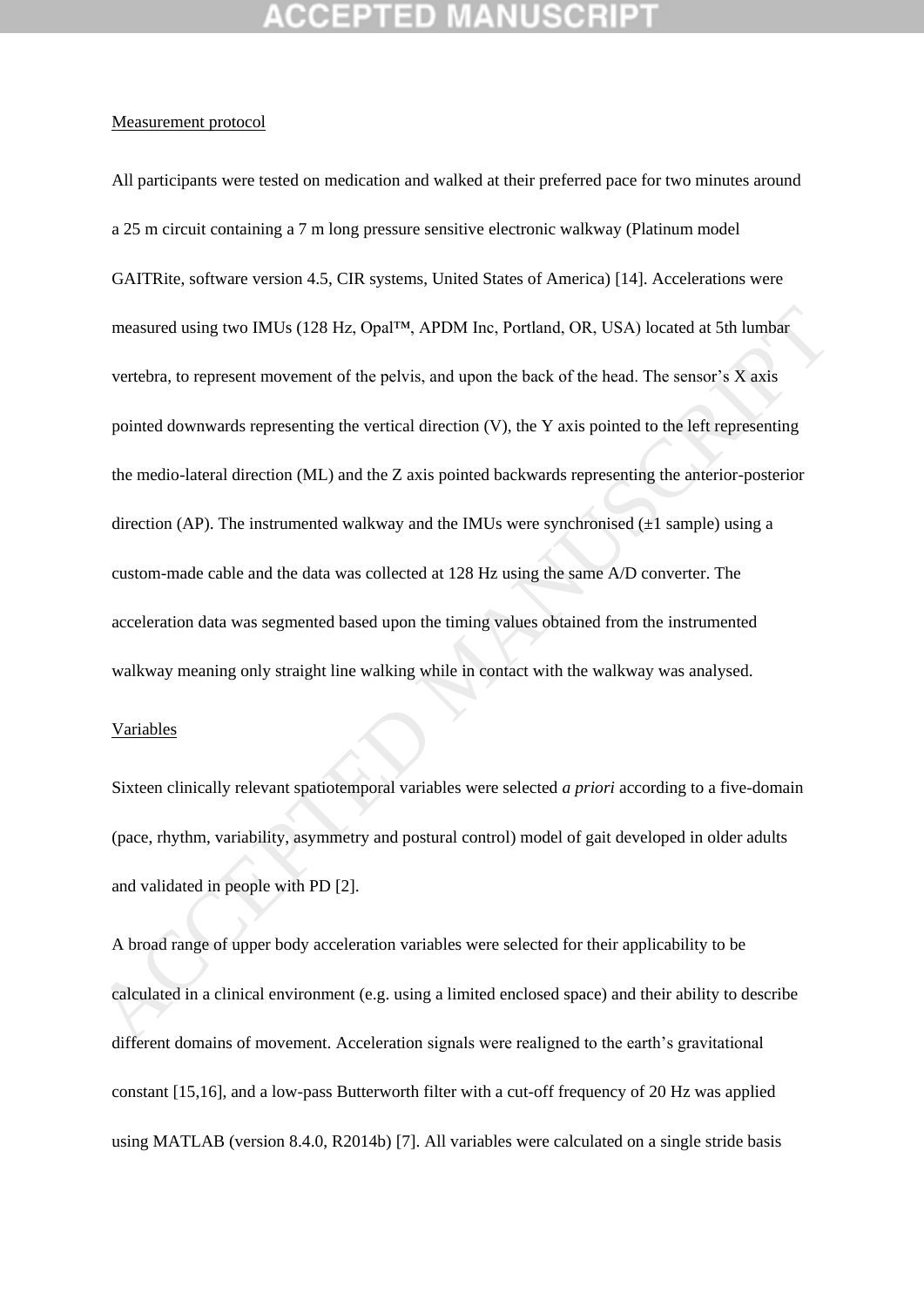except the autocorrelation variables (collected during each pass of the GAITRite mat). Each variable was calculated in the AP, ML and V direction. Upper body acceleration variables were grouped into five domains: Magnitude, represented from the acceleration RMS (RMS) [15,17]; Smoothness, represented by jerk RMS (jerk) [18,19] and the jerk ratio [20]; Attenuation, represented by the coefficient of attenuation (CoA) [17]; Regularity, represented by the step and stride output from calculating the unbiased autocorrelation [21]; and Symmetry, represented by both the symmetry output from the autocorrelation (Auto sym) [21] and the harmonic ratio (HR) [12].

### Statistical analysis

Group means and standard deviations of all variables were calculated to provide reference values for each group. To answer whether the upper body accelerations were correlated with the spatiotemporal characteristics (aim 1), Pearson's correlations were calculated. Following checking for normality and ensuring a normal distribution in all parameters, to address the second aim, a univariate analysis (receiver operator characteristic (ROC) curve) was first used to quantify how well each upper body acceleration variable could discriminate between people with PD and age-matched controls. Variables with AUC below 0.6 were removed to refine the models, to avoid multicolinearity and overfitting each model in the subsequent multivariate analysis. A multivariate analysis (binary logistic regression followed by ROC) was then performed using variables from the head, pelvis and the spatiotemporal model independently and in combination with each other. For the independent analysis, participant descriptors (e.g. age, sex, height and mass) were controlled for by force entering them into the analysis as an initial block. Block two was performed in a forward stepwise fashion. To test whether additional classification could be achieved using the acceleration variables in combination to the spatiotemporal model's variables, a three-block model was also used. For this 3 block analysis, the coefficient of attenuation (CoA) [17]; Regularity, represented by the step and stride output from<br>calculating the unbiased autocorrelation [21]; and Symmetry, represented by both the symmetry<br>output from the autocorrelatio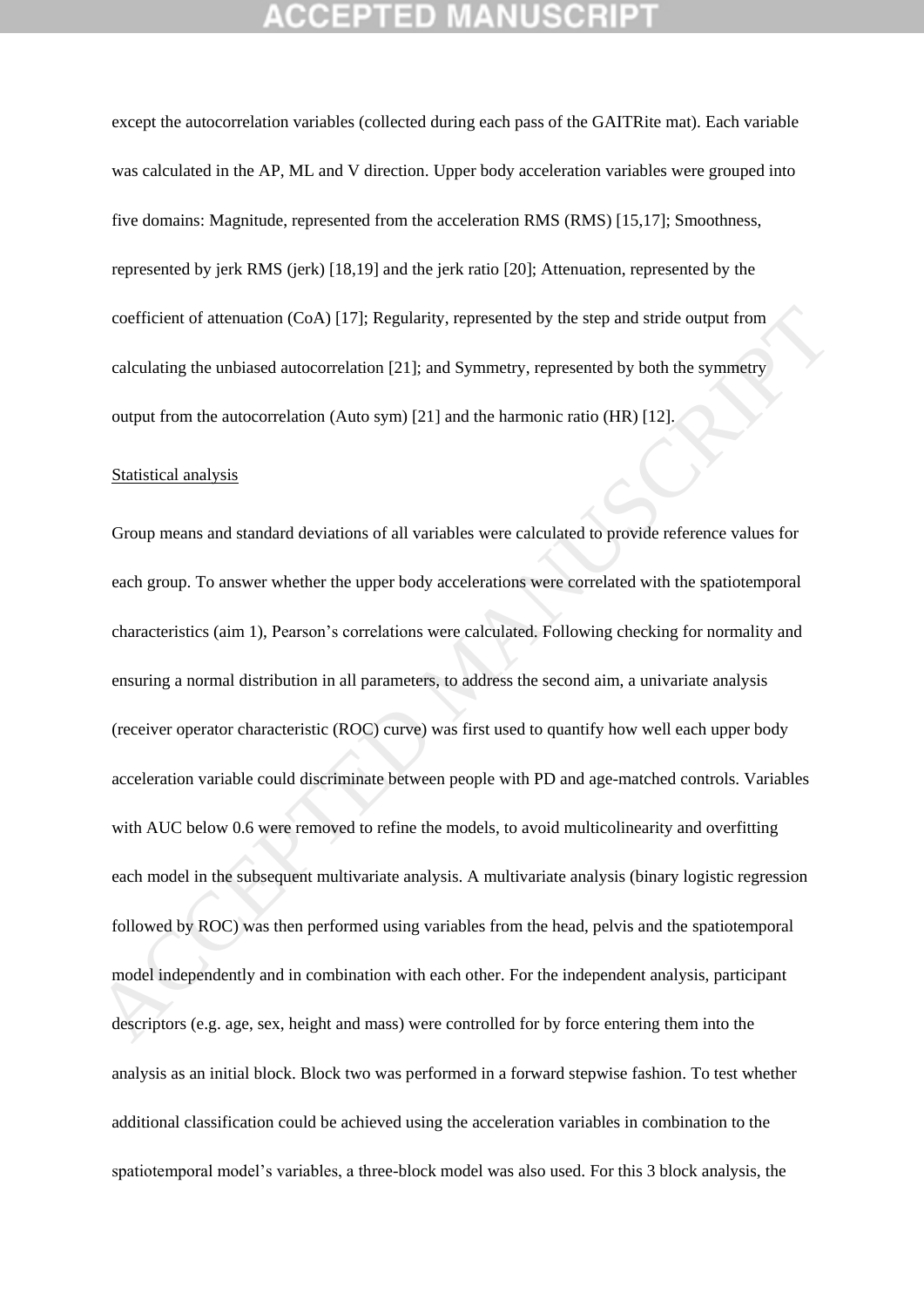spatiotemporal variables were first entered in block two (forward stepwise) and the upper body acceleration variables were then subsequently added in a forward stepwise fashion in the third block to determine if they could add any significant additional classification.

### **Results**

Table 1 shows all variable values and their corresponding univariate AUC values.

*Most variables only mildly correlated with the variables within the spatiotemporal model (<0.3: 59% and 67%, >0.3 and <0.5: 20% and 19%, >0.5 and <0.7: 15% and 9%, >0.7: 6% and 6% for the control and PD group, respectively) (figure 1).* Spatiotemporal variables describing Pace were correlated with all upper body domains, although strong correlations were only seen between with step regularity. Bar a few exceptions, the absolute difference between the PD and control group *r* values was similar between both groups therefore highlighting similar coupling between upper body accelerations and lower body spatiotemporal characteristics in both groups.

*The univariate ROC curve analysis showed that 62% (10 out of 16) of the spatiotemporal variables and 75% (37 out of 49) of the upper body variables significantly discriminated between the two groups (AUC > 0.6; p < 0.05).* The single best discriminating variable of PD gait was step regularity obtained from calculating the autocorrelation from ML pelvis acceleration  $(AUC = 0.81)$ . The highest AUC for the spatiotemporal values was swing time variability ( $AUC = 0.70$ ). The top ten classifiers for the spatiotemporal model and the upper body acceleration variables are shown in figure 2. Figure 3, shows the spatiotemporal model [2] and the conceptual acceleration based models following the univariate variable reduction. Each model shows the deviation of the Z score as calculated using the age matched controls mean and standard deviation values as a reference. Table 1 shows all variable values and their corresponding univariate AUC values.<br>
Most variables only mildly correlated with the variables within the spatiotemporal model (<0.3: 59%<br>
and 67%, >0.3 and <0.5: 20% and 19%, >

*The AUC values and variables in the multivariate models are shown in Table 2 for both the two and three block methods*. The force entered patient demographic information in Block 1 recorded a AUC of 0.729 ( $CI<sub>95%</sub>: 0.64-0.81$ ). When the gait variables were then entered in a forward stepwise fashion,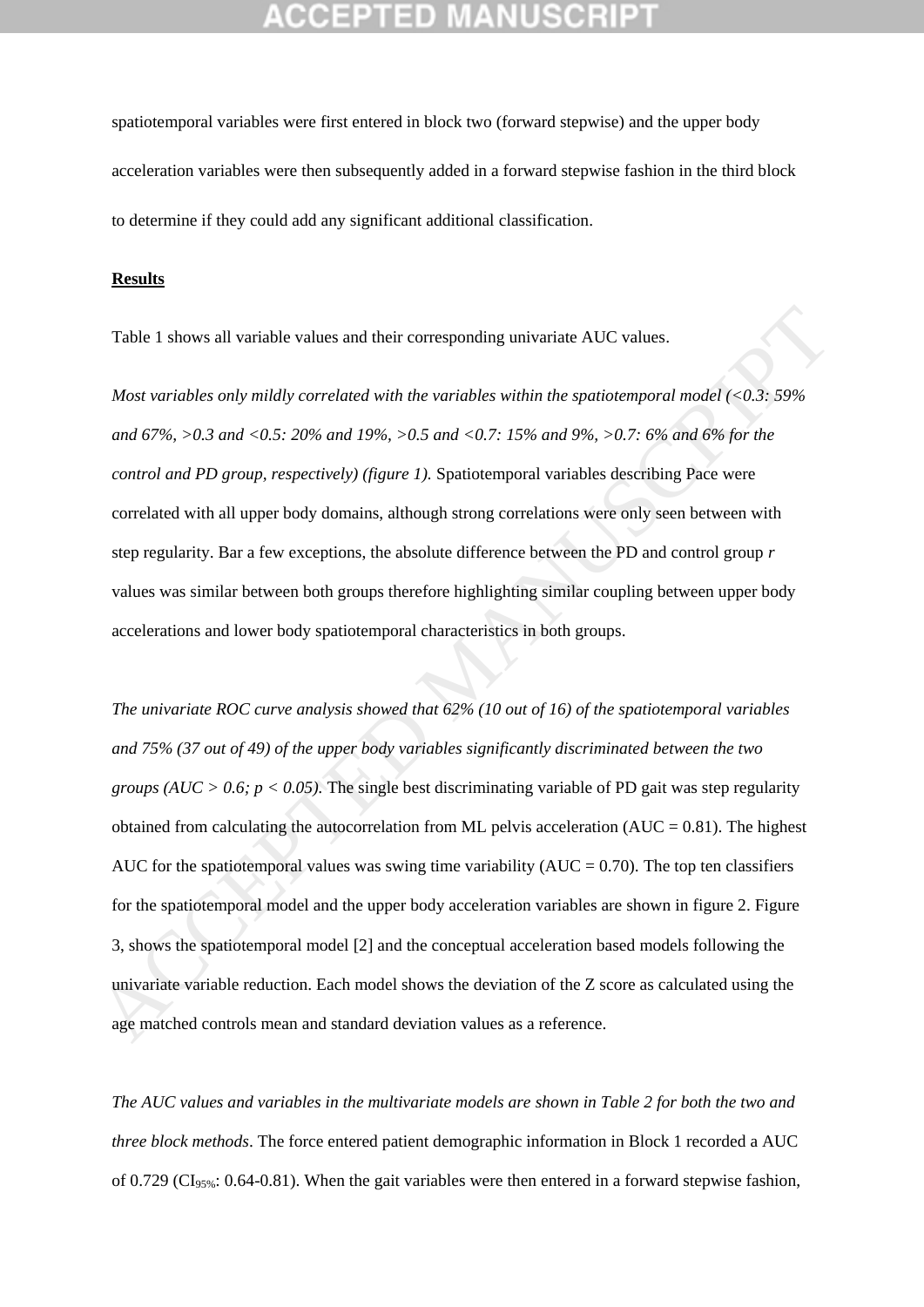all model's AUCs were greater than 0.88, confirming the importance of looking at a gait in a multifacet way when using it as a biomarker in PD. With the two block method there was only a difference of 0.025 AUC between the poorest (spatiotemporal model, AUC:  $0.88$ , CI<sub>95%</sub>:  $0.83-0.94$ ) and best (head model, AUC:  $0.91$ , CI<sub>95%</sub>:  $0.86$ -0.96) model. The 3 block analysis was performed to discover if measuring upper body movement provided additional classification ability. Therefore, the spatiotemporal variables were entered in block 2 (forward stepwise) and the acceleration based variables where subsequently entered in block 3 (also forward stepwise). This additional block achieved a significant improvement to the spatiotemporal model, however, the AUC only increased by 0.01, 0.02 and 0.02 for the head model, pelvis model and the combined information from the head and pelvis model, respectively.

### **Discussion**

This study showed that, not all information about impaired PD gait can be captured through measuring spatiotemporal information and as such upper body accelerations provide novel information about gait. For the purpose of discriminating between the two groups, this information was as good, if not better, than standard spatiotemporal gait characteristics. The upper body is therefore not merely a passenger unit during gait and its motion may be a useful biomarker for PD. When combined with the spatiotemporal information, upper body acceleration variables contributed to a better description PD gait, however, the improved discrimination ability was negligible. spatiotemporal variables were entered in block 2 (forward stepwise) and the acceleration based<br>variables where subsequendy eutered in block 3 (also forward stepwise). This additional block<br>achieved a significant improvemen

Surprisingly, none of the upper body variables were highly correlated with the variables within the postural control domain within the spatiotemporal model, despite often being defined as a direct measure [5]. This lack of correlation may suggest that the different variables measure different aspects of postural control. Previous studies that focused on the movement of the head during gait for people with PD concluded that a lack of correlation between acceleration based gait stability measures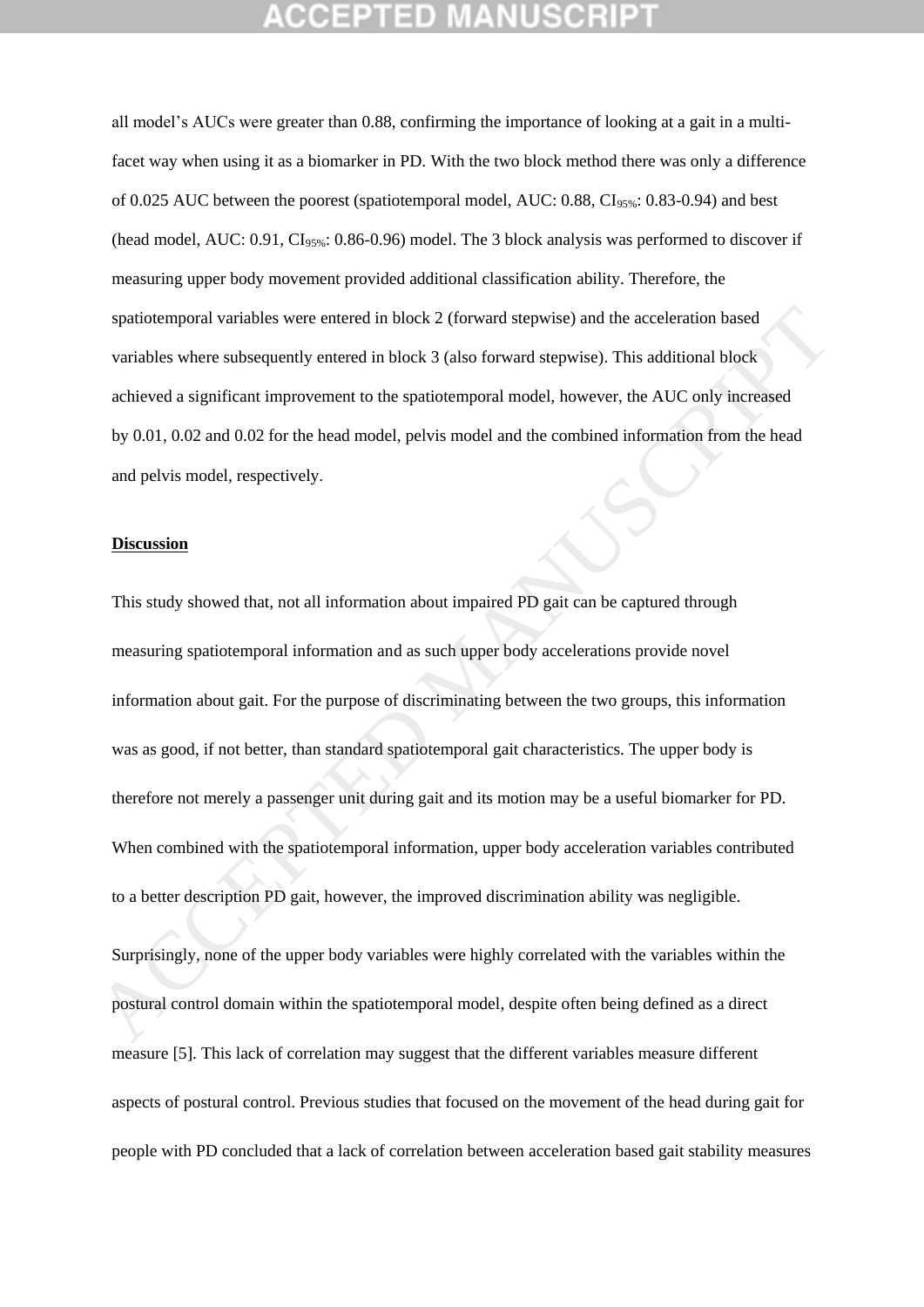and lower body mechanics suggest they are distinct and can provide separate targets for therapy [10]. The fact that unique and favorable information was obtained through measuring upper body accelerations supports the idea that new and useful information is gained relative to just spatiotemporal characteristics and that a multidimensional analysis of gait may help to further understand the complexity of gait impairment and progression in PD [22]. Therefore, this uncorrelated and additional information supports that this information should be assessed in conjunction and potentially provide separate targets for therapy.

Regarding the variables that did correlate, such as the variables within the regularity and pace domains, the acceleration regularity variables achieved higher AUC variables than the pace domain spatiotemporal variables (one exception). As pace provides very useful information about disease progression [23], the potential of obtaining a proxy measure outside a controlled environment may be advantageous. Previous work stated that the relationship between walking speed, regularity and symmetry needs further analysis to discover if they are the same or separate constructs of gait [21]. Although this was not the focus of the investigation, the fact that regularity and symmetry variables correlated with the variables from the pace domain but were better capable to classify PD gait, opens the opportunity for acceleration based measures to replace or be combined with more traditionally used variables within multivariate gait models. One example where this may be beneficial is within the recent emphasis of trying to obtain relevant gait measures from participants in a free living environment [8,24]. For example, when recently attempting to replicate the spatiotemporal model using a single accelerometer located on the pelvis [8], step width and step width variability could not be calculated and the postural control domain in the model could not be replicated. Future research is therefore warranted to determine if the accelerations variables shown to be effective to characterise understand the complexity of gait impairment and progression in PD [22]. Therefore, this<br>uncorrelated and additional information supports that this information should be assessed in<br>conjunction and potentially provide sepa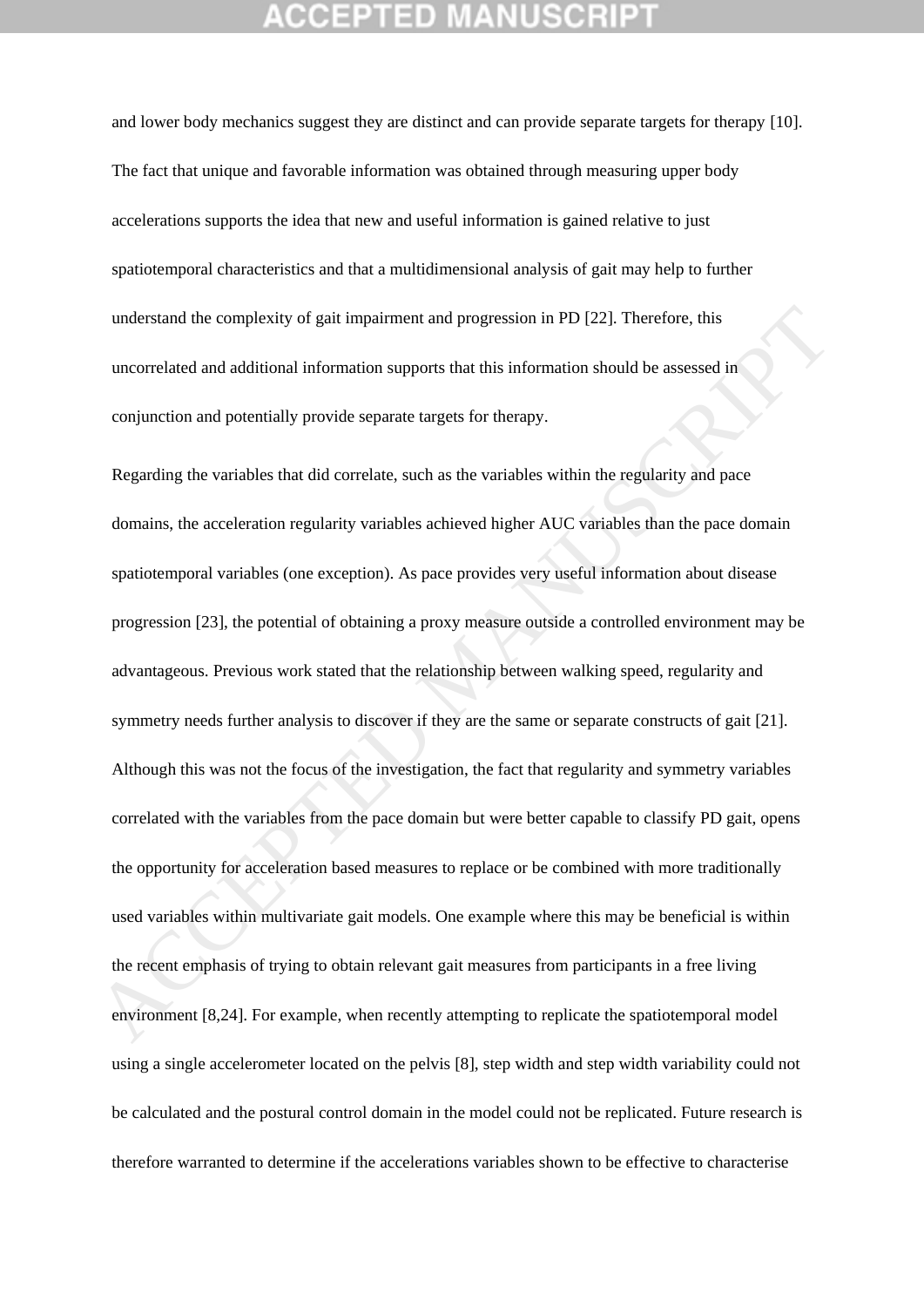PD gait in the current investigation can be reliably obtained in a variety of environments and add to the free-living spatiotemporal model as a new representation of the postural control domain.

Negligible differences in the ability to classify the PD based on their gait were found between the spatiotemporal model and those from the head or pelvis accelerations models. Therefore, if physical and economical resources are limited, models created from upper body accelerations could equally be used to classify PD gait. For this purpose, a sensor placed upon the pelvis may be the most applicable due to its methodically preferable location and ability to detect stride timing information in a variety of environments [16,25]. Furthermore if placed at the pelvis, the variables in the current investigations can potentially be combined with further variables such as stability measures [26] and turning characteristics [27], which were not included in this study due to methodological limitations. However prior to this, each variable needs to have their reliability assessed and to determine their efficacy to detect longitudinal and intervention outcomes. and economical resources are limited, models created from upper body accelerations could equally be<br>used to classify PD gait. For this purpose, a sensor placed upon the pelvis may be the most applicable<br>due to its methodic

The reported results showed that movements and multiple variables from the upper body can classify PD gait and as such this study represents an important step toward their adoption as useful biomarkers in the clinic or free-living environment. Nonetheless, discovering which of these variables (or even variables from other movements such as those calculated from arm swing movements) are sensitive and specific to the underlying disease process in PD [18], is a next essential step. However to achieve this step, longitudinal assessments are needed to examine how well upper body accelerations can track changes to gait due to disease progression and response to intervention [5,18], particularly in free-living and clinical settings where it is often impractical to measure gait using traditional methods of three-dimensional motion capture or instrumented walkways.

### **Conclusion**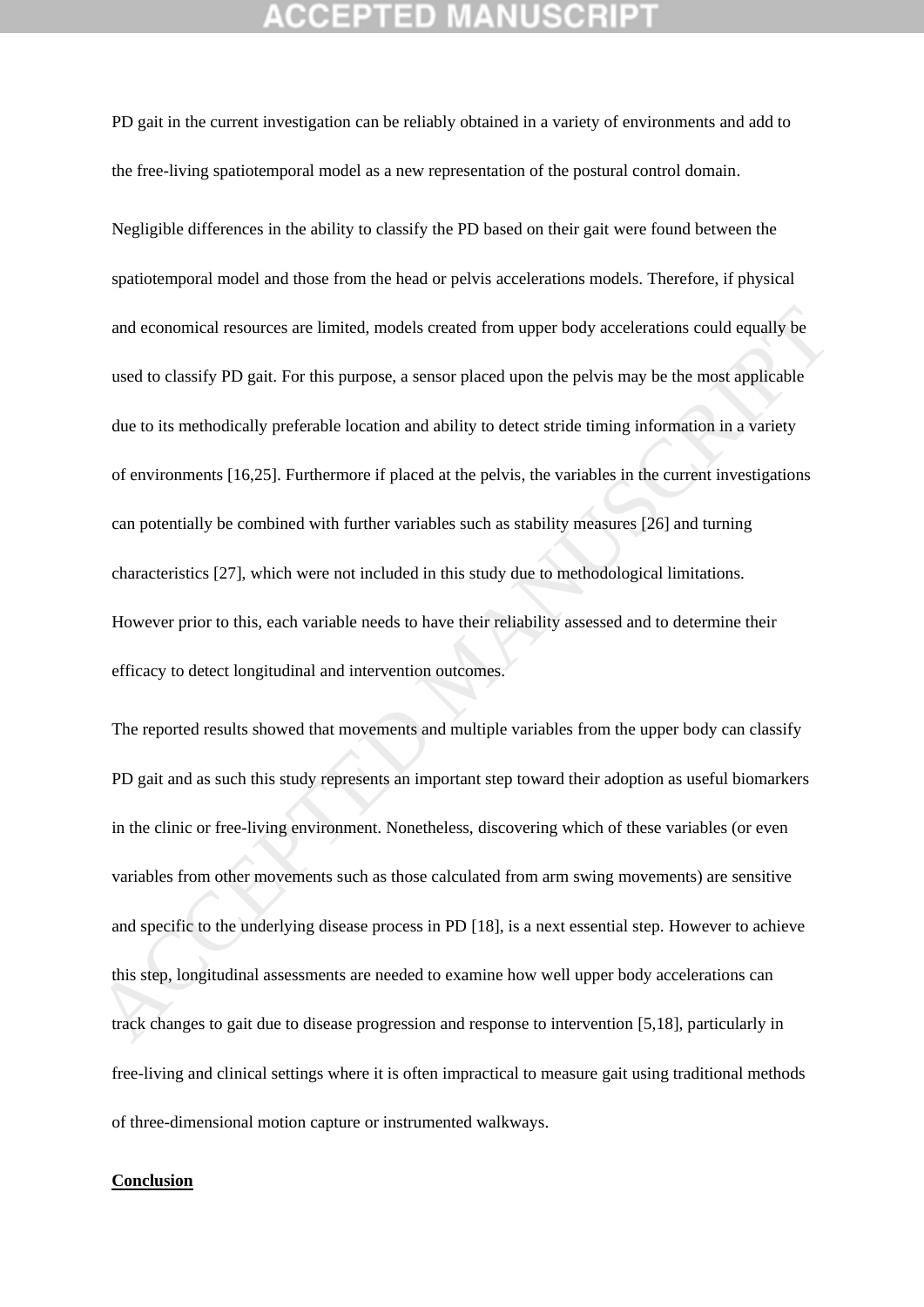Most upper body acceleration variables provided additional and unique information about PD gait with respect to a traditional spatiotemporal gait model. The current results show promise for using acceleration based variables to highlight movements symptomatic of PD gait either alone or in addition to spatiotemporal characteristics. Until it is known exactly which variables are best for the desired purpose of using gait as a biomarker and the causality of the connection between the upper and lower body during gait is better understood, we recommend acceleration variables should still be assessed in conjunction to spatiotemporal variables in an attempt to record a holistic characterisation of PD gait. The results of this investigation warrants continued research to refine the best characterisation of PD gait using multiple techniques and different domains of gait in order to provide a more objective assessment of gait and improve the observation of people with PD in a clinical, or potentially, free-living environment. desired purpose of using gait as a biomarker and the causality of the connection between the upper<br>and lower body during gait is better understood, we recommend acceleration variables should still be<br>nessessed in conjuncti

### **Conflict of interest**

The authors declare that there is no conflict of interests regarding the publication of this paper.

### **Acknowledgements**

This work was supported by the MRC and Arthritis Research UK as part of the MRC-Arthritis Research UK Centre for Integrated research into Musculoskeletal Ageing (CIMA), Department of Mechanical Engineering, University of Sheffield, and Institute of Neuroscience, Newcastle University. ICICLE-GAIT is supported by the National Institute for Health Research (NIHR) Newcastle Biomedical Research Centre and Unit based at Newcastle upon Tyne Hospitals NHS Foundation Trust and Newcastle University. ICICLE-PD is supported by Parkinson's UK. The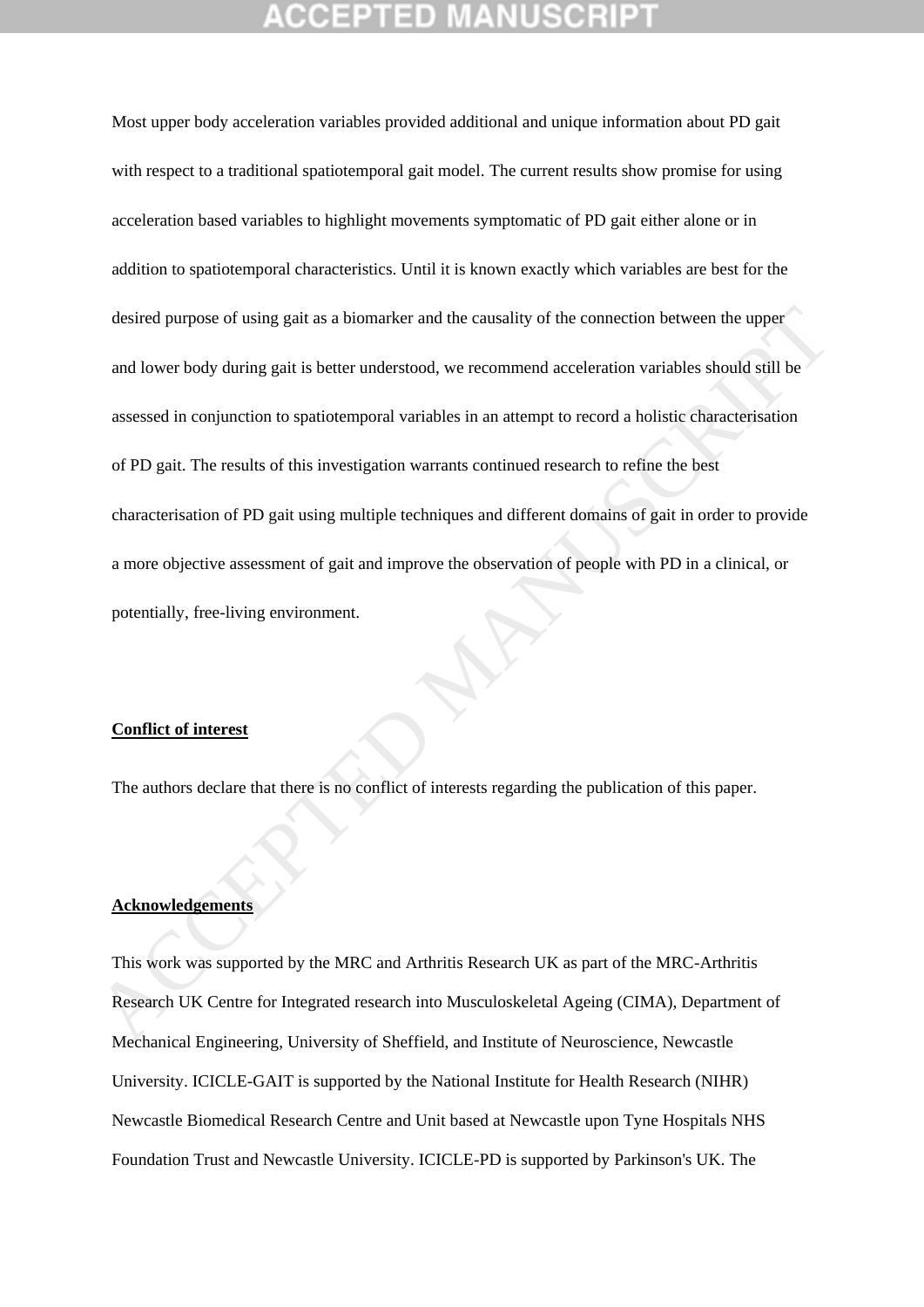research was also supported by NIHR Newcastle CRF Infrastructure funding and by the NIHR

Sheffield Biomedical Research Centre. The views expressed are those of the authors and not

necessarily those of the NHS, the NIHR or the Department of Health.

### **References**

- [1] C.J. Hass, P. Malczak, J. Nocera, E.L. Stegemoller, A. Shukala, I. Malaty, C.E. Jacobson IV, M.S. Okun, N. McFarland, Quantitative normative Gait data in a large cohort of ambulatory persons with parkinson's disease, PLoS One. 7 (2012) 1–5. doi:10.1371/journal.pone.0042337.
- [2] S. Lord, B. Galna, L. Rochester, Moving forward on gait measurement: Toward a more refined approach, Mov. Disord. 28 (2013) 1534–1543. doi:10.1002/mds.25545.
- [3] S. Mesure, J. Azulay, J. Pouget, B. Amblard, Strategies of segmental stabilization during gait in Parkinson' s disease, Exp. Brain Res. 129 (1999) 573–581. http://link.springer.com/article/10.1007/s002210050927 (accessed July 30, 2014).
- [4] M. Cole, P. Silburn, J. Wood, C. Worringham, G. Kerr, Falls in Parkinson's disease: kinematic evidence for impaired head and trunk control, Mov. Disord. 25 (2010) 2369– 2378. doi:10.1002/mds.23292.
- [5] R.P. Hubble, G. Naughton, P. Silburn, M.H. Cole, Wearable sensor use for assessing standing balance and walking stability in people with Parkinson's Disease: a systematic review, PLoS One. 10 (2015) e0123705. doi:10.1371/journal.pone.0123705. References<br>
11 C.J. Hass, P. Malczak, J. Nocera, E.L. Stegemoller, A. Shukala, I. Malaty, C.E.<br>
Jacobson W. M.S. Okun. N. McFarland, Quantitative normative Gail dala in a large<br>
cohor of ambulatory persons with perkinson's
	- [6] R. Moe-Nilssen, J. Helbostad, Interstride trunk acceleration variability but not step width variability can differentiate between fit and frail older adults, Gait Posture. 21 (2005) 164–170. doi:10.1016/j.gaitpost.2004.01.013.
	- [7] J. Kim, Y. Kwon, J. Heo, G. Eom, M. Kwon, G. Tack, S. Koh, Acceleration Pattern of the Upper Body During Level Walking in Patients With Parkinson'S Disease, J. Mech. Med. Biol. 16 (2016) 1640025. doi:10.1142/S021951941640025X.
	- [8] R. Morris, A. Hickey, S. Del Din, A. Godfrey, S. Lord, L. Rochester, A model of freeliving gait: A factor analysis in Parkinson's disease, Gait Posture. 52 (2017) 68–71. doi:10.1016/j.gaitpost.2016.11.024.
	- [9] A. Weiss, T. Herman, N. Giladi, J.M. Hausdorff, Objective assessment of fall risk in Parkinson's disease using a body-fixed sensor worn for 3 days, PLoS One. 9 (2014). doi:10.1371/journal.pone.0096675.
	- [10] M. Brodie, C. Canning, T. Beijer, S. Lord, Uncontrolled head oscillations in people with Parkinson's disease may reflect an inability to respond to perturbations while walking, Physiol. Meas. 36 (2015) 873–881. doi:10.1088/0967-3334/36/5/873.
	- [11] M. Latt, H. Menz, V. Fung, S. Lord, Acceleration patterns of the head and pelvis during gait in older people with Parkinson's disease: a comparison of fallers and nonfallers, J. Gerontol. 64 (2009) 700–6. doi:10.1093/gerona/glp009.
	- [12] K. a Lowry, A.L. Smiley-Oyen, A.J. Carrel, J.P. Kerr, Walking stability using harmonic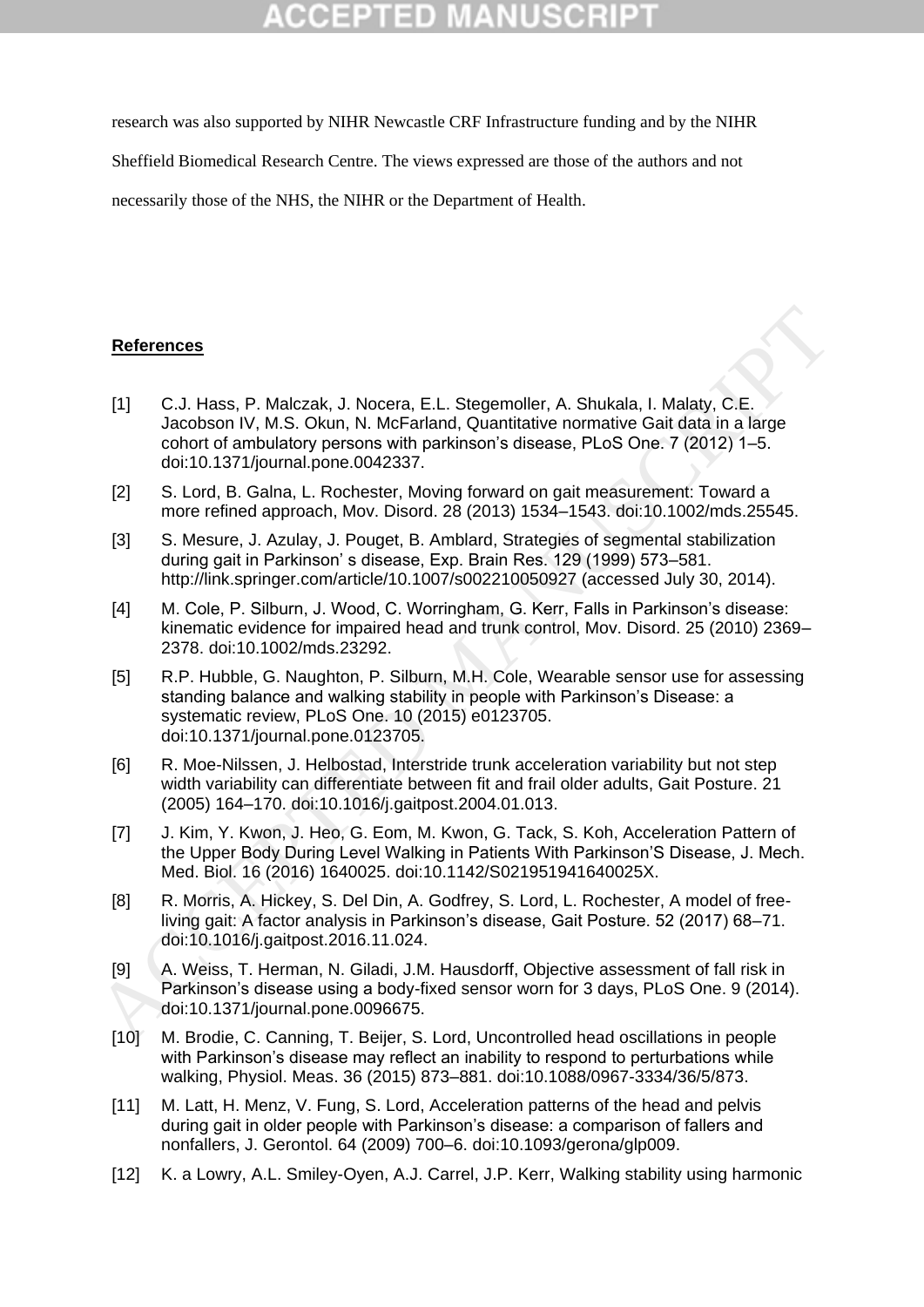# (CEPTED)

ratios in Parkinson's disease., Mov. Disord. 24 (2009) 261–7. doi:10.1002/mds.22352.

- [13] M. Folstein, S. Folstein, P. McHugh, Mini Mental State: A practical method for grading the cognitive state of patients for the clinician, 12 (1975) 189–198.
- [14] B. Galna, S. Lord, L. Rochester, Is gait variability reliable in older adults and Parkinson's disease? Towards an optimal testing protocol, Gait Posture. 37 (2013) 580–585. doi:10.1016/j.gaitpost.2012.09.025.
- [15] R. Moe-Nilssen, A new method for evaluating motor control in gait under real-life environmental conditions . Part 1 : The instrument, Clin. Biomech. 13 (1998) 328–335.
- [16] C. Buckley, B. Galna, L. Rochester, C. Mazzà, Quantification of upper body movements during gait in older adults and in those with Parkinson's disease: impact of acceleration realignment methodologies, Gait Posture. 52 (2017) 265–271. doi:10.1016/j.gaitpost.2016.11.047.
- [17] C. Mazzà, M. Iosa, P. Picerno, A. Cappozzo, Gender differences in the control of the upper body accelerations during level walking, Gait Posture. 29 (2009) 300–303. doi:10.1016/j.gaitpost.2008.09.013.
- [18] F. Horak, M. Mancini, Objective biomarkers of balance and gait for Parkinson's disease using body‐ worn sensors, Mov. Disord. 28 (2013) 1544–1551. doi:10.1002/mds.25684.
- [19] P. Fazio, G. Granieri, I. Casetta, E. Cesnik, S. Mazzacane, P. Caliandro, F. Pedrielli, E. Granieri, Gait measures with a triaxial accelerometer among patients with neurological impairment, Neurol. Sci. 34 (2013) 435–440. doi:10.1007/s10072-012- 1017-x. (16) C. Buckley, B. Glania, L. Rochester, C. Mazzà, Quantification of upper bordy<br>
movements during gait in older adults and in those with Parkinson's disease: impact<br>
of acceleration realignment methodologies, Gait Postur
	- [20] M. Brodie, H. Menz, S. Lord, Age-associated changes in head jerk while walking reveal altered dynamic stability in older people, Exp. Brain Res. 232 (2014) 51–60. doi:10.1007/s00221-013-3719-6.
	- [21] R. Moe-Nilssen, J.L. Helbostad, Estimation of gait cycle characteristics by trunk accelerometry, J. Biomech. 37 (2004) 121–126. doi:10.1016/S0021-9290(03)00233-1.
	- [22] S. Aghanavesi, J. Westin, A review of Parkinson's disease cardinal and dyskinetic motor symptoms assessment methods using sensor systems, in: 2016: pp. 52–57.
	- [23] S. Fritz, M. Lusardi, Walking speed: the sixth vital sign, J. Geriatr. Phys. Ther. 32 (2009) 1–5. doi:10.1519/00139143-200932020-00002.
	- [24] A. Weiss, S. Sharifi, M. Plotnik, J.P.P. van Vugt, N. Giladi, J.M. Hausdorff, Toward Automated, At-Home Assessment of Mobility Among Patients With Parkinson Disease, Using a Body-Worn Accelerometer, Neurorehabil. Neural Repair. 25 (2011) 810–818. doi:10.1177/1545968311424869.
	- [25] F.A. Storm, C.J. Buckley, C. Mazzà, Gait event detection in laboratory and real life settings: Accuracy of ankle and waist sensor based methods, Gait Posture. 50 (2016) 42–46. doi:10.1016/j.gaitpost.2016.08.012.
	- [26] S. Bruijn, O. Meijer, Assessing the stability of human locomotion: a review of current measures, J. R. Soc. Interface. 10 (2013) 1–24. http://www.pubmedcentral.nih.gov/articlerender.fcgi?artid=3645408&tool=pmcentrez& rendertype=abstract (accessed July 30, 2014).
	- [27] M. El-Gohary, S. Pearson, J. McNames, M. Mancini, F. Horak, S. Mellone, L. Chiari, Continuous monitoring of turning in patients with movement disability, Sensors (Switzerland). 14 (2014) 356–369. doi:10.3390/s140100356.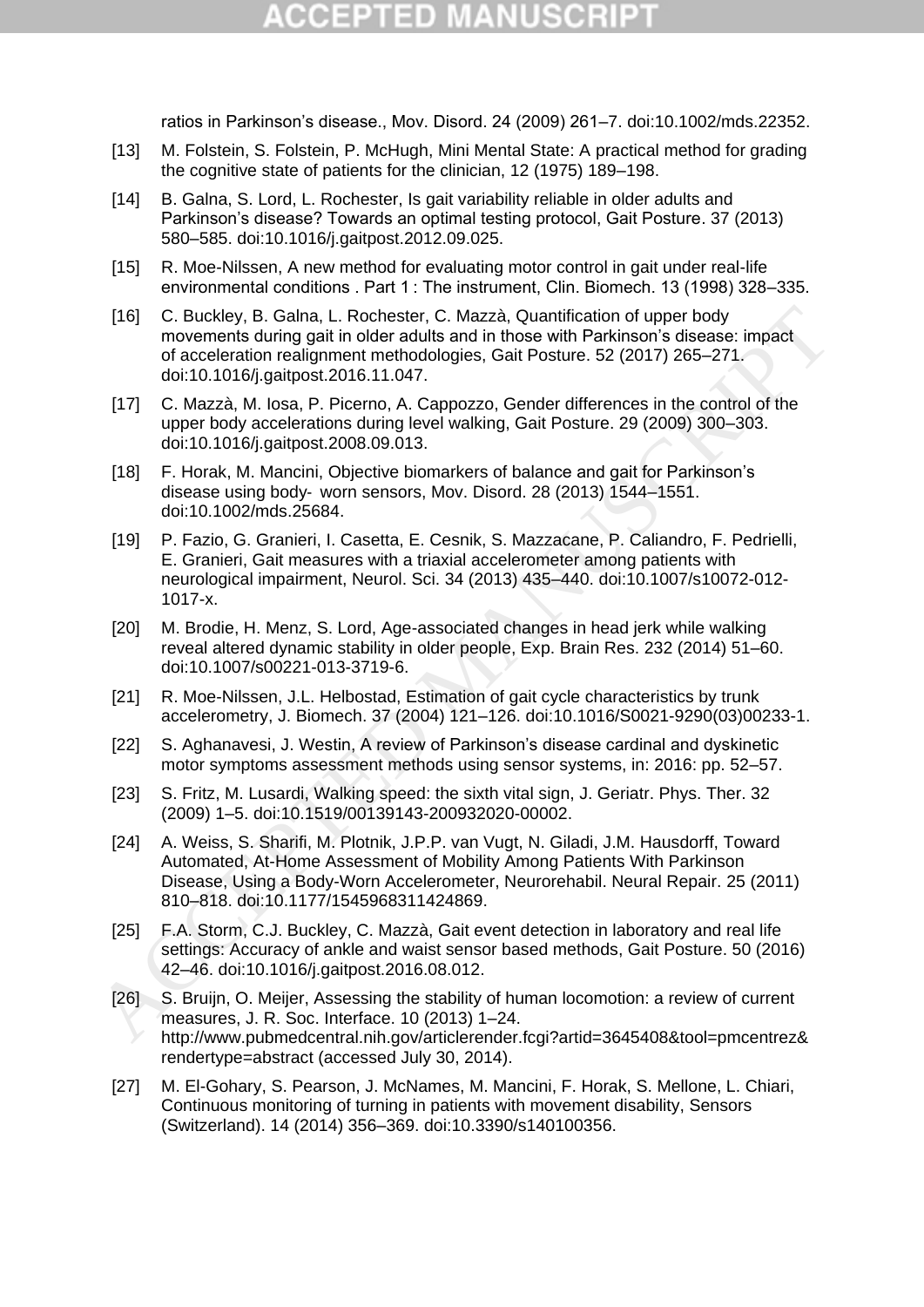# **ACCEPTED MANUSCRIPT**

| Variable<br>type               | Domains                                   |                  | Variable              | Control<br>Mean (SD) | PD<br>Mean (SD)   | <b>AUC</b> |  |
|--------------------------------|-------------------------------------------|------------------|-----------------------|----------------------|-------------------|------------|--|
|                                |                                           |                  | Step velocity         | $1.28 \pm 0.19$      | $1.13\pm0.22$     | 0.687      |  |
| Spatiotemporal characteristics | Pace                                      |                  | Step Length           | $0.68 \pm 0.08$      | $0.61 \pm 0.11$   | 0.674      |  |
|                                |                                           |                  | Swing time SD         | $13.68 \pm 3.86$     | $18.08 \pm 8.27$  | 0.698      |  |
|                                |                                           |                  | Step time SD          | $14.94 \pm 5.54$     | $19.23 \pm 9.3$   | 0.667      |  |
|                                | Variability                               |                  | Stance time SD        | $23.03 \pm 9.66$     | $27.11 \pm 12.6$  | 0.59       |  |
|                                |                                           |                  | Step velocity SD      | $0.05 \pm 0.01$      | $0.05 \pm 0.01$   | 0.556      |  |
|                                |                                           |                  | Step length SD        | $0.02 \pm 0$         | $0.02 \pm 0.01$   | 0.662      |  |
|                                |                                           |                  | Step time             | $0.53 \pm 0.04$      | $0.54\pm0.04$     | 0.566      |  |
|                                | Rhythm                                    |                  | Swing time            | $0.38 \pm 0.03$      | $0.38 \pm 0.03$   | 0.51       |  |
|                                |                                           |                  | Stance time           | $0.68 \pm 0.06$      | $0.71 \pm 0.06$   | 0.595      |  |
|                                |                                           |                  | Step time asymmetry   | $12.6 \pm 11.14$     | $20.42 \pm 16.76$ | 0.64       |  |
|                                | Asymmetry                                 |                  | Swing time asymmetry  | $8.19 \pm 8.3$       | $15.01 \pm 11.74$ | 0.673      |  |
|                                |                                           |                  | Stance time asymmetry | $8.62 \pm 8.86$      | $15.37 \pm 11.94$ | 0.688      |  |
|                                |                                           |                  | Step length asymmetry | $0.01 \pm 0.01$      | $0.02 \pm 0.02$   | 0.65       |  |
|                                | Postural control                          |                  | Step width            | $0.09 \pm 0.02$      | $0.09 \pm 0.03$   | 0.514      |  |
|                                |                                           |                  | Step width SD         | $0.02 \pm 0$         | $0.02\pm0$        | 0.678      |  |
|                                |                                           |                  | RMS (AP)              | $0.66 \pm 0.16$      | $0.69 \pm 0.25$   | 0.505      |  |
|                                |                                           |                  | RMS (ML)              | $0.86 \pm 0.24$      | $0.82 \pm 0.27$   | 0.547      |  |
|                                | Magnitude                                 | Head             | RMS(V)                | $1.75 \pm 0.55$      | $1.4 \pm 0.47$    | 0.696      |  |
|                                | $(ms^{-2})$                               |                  | RMS (AP)              | $1.12 \pm 0.31$      | $0.92 \pm 0.33$   | 0.689      |  |
|                                |                                           |                  | RMS (ML)              | $1.03 \pm 0.37$      | $0.83 \pm 0.3$    | 0.655      |  |
|                                |                                           | Pelvis           | $RMS$ (V)             | $1.82 \pm 0.56$      | $1.51 \pm 0.52$   | 0.671      |  |
|                                |                                           |                  | Jerk (AP)             | $17.27 \pm 6.39$     | $19.51 \pm 7.26$  | 0.592      |  |
|                                |                                           |                  | Jerk (ML)             | $16.07 \pm 5.16$     | $16.84 \pm 6.02$  | 0.532      |  |
|                                |                                           |                  | Jerk(V)               | $47.01 \pm 18.95$    | $39.66 \pm 14.05$ | 0.609      |  |
|                                |                                           |                  | Jerk ratio (AP)       | $-3.12 \pm 1.1$      | $-2.18 \pm 1.35$  | 0.727      |  |
|                                | Smoothness                                | Head             | Jerk ratio (ML)       | $-3.26 \pm 1.07$     | $-2.57 \pm 1.07$  | 0.668      |  |
|                                | $(Jerk = ms^{-2})$<br>$(Jerk ratio = dB)$ |                  | Jerk (AP)             | $46.38 \pm 20.81$    | $39.23 \pm 20.64$ | 0.625      |  |
|                                |                                           |                  |                       |                      |                   | 0.615      |  |
|                                |                                           |                  | Jerk (ML)             | $43.19 \pm 17.54$    | $36.6 \pm 14.78$  |            |  |
|                                |                                           | Pelvis           | Jerk(V)               | $62.48 \pm 29$       | $52.76 \pm 23.38$ | 0.604      |  |
|                                |                                           |                  | Jerk ratio (AP)       | $-0.92 \pm 0.77$     | $-0.97 \pm 0.66$  | 0.53       |  |
|                                |                                           |                  | Jerk ratio (ML)       | $-1.13 \pm 0.76$     | $-1.06 \pm 1.05$  | 0.515      |  |
|                                |                                           |                  | Step (AP)             | $0.33 \pm 0.2$       | $0.28 \pm 0.15$   | 0.61       |  |
|                                |                                           |                  | Step (ML)             | $-0.55 \pm 0.1$      | $-0.43 \pm 0.12$  | 0.757      |  |
|                                |                                           |                  | Step (V)              | $0.6 \pm 0.12$       | $0.46 \pm 0.14$   | 0.763      |  |
|                                |                                           |                  | Stride (AP)           | $0.47 \pm 0.12$      | $0.39 \pm 0.14$   | 0.659      |  |
|                                | Regularity                                |                  | Stride (ML)           | $0.58 \pm 0.1$       | $0.47 \pm 0.13$   | 0.729      |  |
|                                |                                           | Head             | Stride (V)            | $0.6 \pm 0.12$       | $0.48 \pm 0.15$   | 0.732      |  |
|                                |                                           |                  | Step (AP)             | $0.51 \pm 0.12$      | $0.38 \pm 0.13$   | 0.76       |  |
|                                |                                           |                  | Step (ML)             | $-0.42 \pm 0.13$     | $-0.26 \pm 0.11$  | 0.81       |  |
|                                |                                           |                  | Step (V)              | $0.57 \pm 0.12$      | $0.44 \pm 0.14$   | 0.747      |  |
| Upper body accelerations       |                                           |                  | Stride (AP)           | $0.57 \pm 0.12$      | $0.45 \pm 0.14$   | 0.741      |  |
|                                |                                           |                  | Stride (ML)           | $0.49 \pm 0.13$      | $0.36\pm0.14$     | 0.739      |  |
|                                |                                           | Pelvis           | Stride (V)            | $0.59\pm0.12$        | $0.47\pm0.14$     | 0.724      |  |
|                                |                                           |                  | Auto symmetry (AP)    | $0.46 \pm 0.27$      | $0.4 \pm 0.18$    | 0.629      |  |
|                                | Symmetry                                  |                  | Auto symmetry (ML)    | $-0.64 \pm 0.11$     | $-0.54 \pm 0.15$  | 0.748      |  |
|                                |                                           |                  | Auto symmetry (V)     | $0.67 \pm 0.11$      | $0.55 \pm 0.13$   | 0.776      |  |
|                                |                                           |                  | HR (AP)               | $1.19 \pm 0.33$      | $1.18 \pm 0.33$   | 0.513      |  |
|                                |                                           |                  | $HR$ (ML)             | $2.17 \pm 0.6$       | $1.93 \pm 0.56$   | 0.621      |  |
|                                |                                           | $\rm Head$       | HR(V)                 | $2.49 \pm 0.63$      | $1.96 \pm 0.51$   | 0.739      |  |
|                                |                                           |                  | Auto symmetry (AP)    | $0.61 \pm 0.12$      | $0.49 \pm 0.13$   | 0.749      |  |
|                                |                                           |                  | Auto symmetry (ML)    |                      |                   | 0.77       |  |
|                                |                                           |                  |                       | $-0.59 \pm 0.14$     | $-0.44 \pm 0.15$  |            |  |
|                                |                                           |                  | Auto symmetry (V)     | $0.66 \pm 0.11$      | $0.54 \pm 0.13$   | 0.749      |  |
|                                |                                           |                  | HR (AP)               | $1.96 \pm 0.54$      | $1.54 \pm 0.37$   | 0.724      |  |
|                                |                                           | Pelvis           | $HR$ (ML)             | $1.63 \pm 0.5$       | $1.27\pm0.4$      | 0.729      |  |
|                                |                                           |                  | HR(V)                 | $2.36 \pm 0.63$      | $1.89 \pm 0.5$    | 0.72       |  |
|                                | Attenuation                               |                  | CoA (AP)              | $26.82 \pm 15.76$    | $12.43 \pm 23.65$ | 0.702      |  |
|                                | (% )                                      | Head &<br>Pelvis | CoA (ML)              | $5.86\pm22.86$       | $-5.35 \pm 27.1$  | 0.62       |  |
|                                |                                           |                  | CoA(V)                | $2.82 \pm 6.13$      | $4.37 \pm 8.25$   | 0.531      |  |

Table 1 mean, standard deviation and univariate AUC values of all spatiotemporal and upper body acceleration variables for people with PD and controls

a.  $AP =$  anterior-posterior. ML = medio-lateral.  $V =$  vertical

b. SD = standard deviation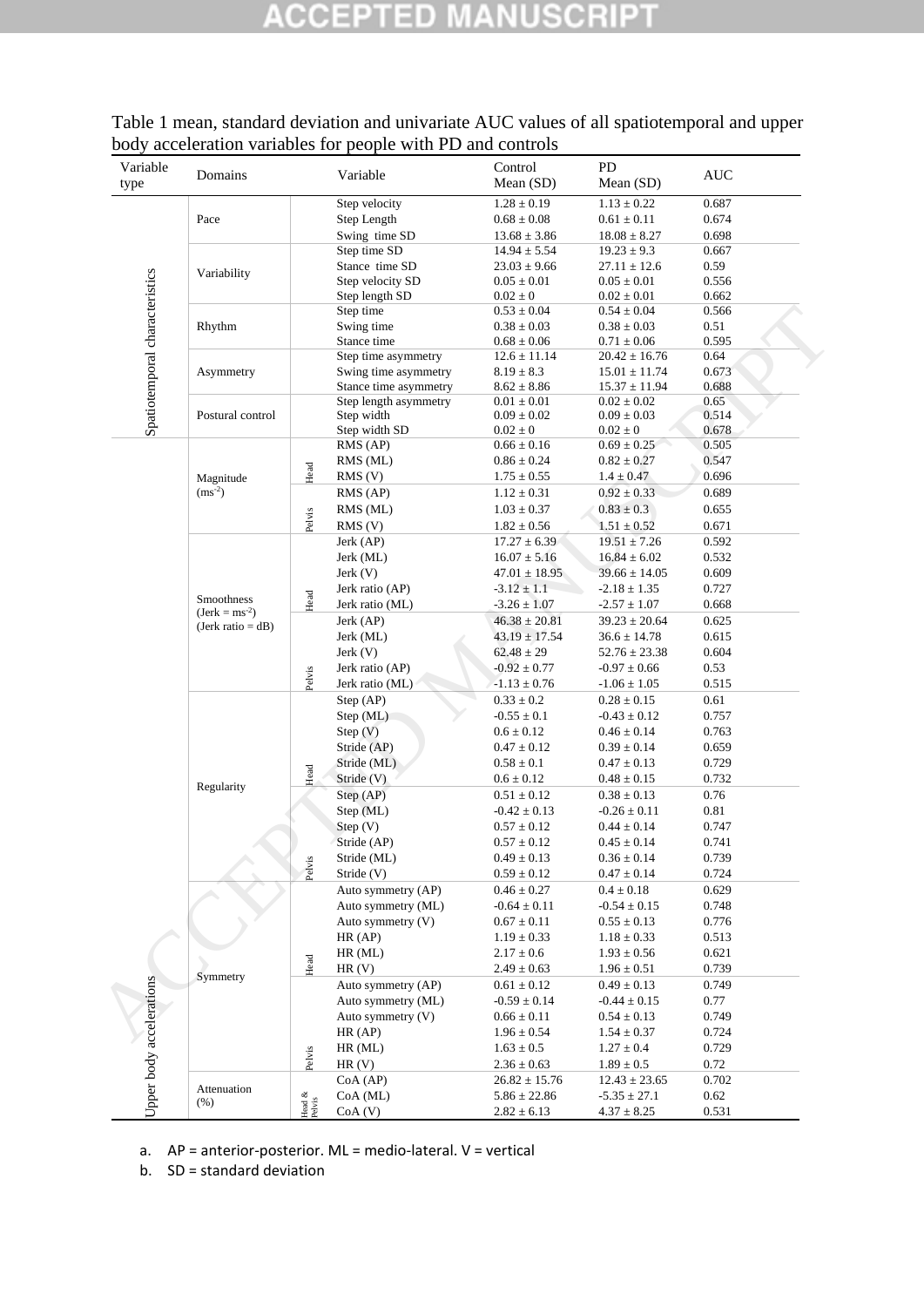### **CCEPTED IUSCR** P A W u,

## Table 2. Results of the two block and three block multivariate analysis including area under the curve (AUC and 95 CI) values and list of the variables included in the model.

|                                      |                            |            | 95% CI         |                |                                                                                                      |  |
|--------------------------------------|----------------------------|------------|----------------|----------------|------------------------------------------------------------------------------------------------------|--|
| <b>Block</b> number                  | Variables<br>added         | <b>AUC</b> | Lower<br>Bound | Upper<br>Bound | Variables in the model                                                                               |  |
| Two block method                     |                            |            |                |                |                                                                                                      |  |
| <b>Block 1</b><br>(force entered)    | Demographic<br>information | 0.729      | 0.644          | 0.814          | Age<br>Sex<br>Height<br>Mass                                                                         |  |
|                                      | Spatiotemporal             | 0.887      | 0.83           | 0.943          | Step length<br>Swing time SD<br>Step width SD                                                        |  |
| <b>Block 2</b><br>(stepwise entered) | Head                       | 0.912      | 0.863          | 0.961          | Jerk RMS (V)<br>Jerk ratio (ML)<br>Step regularity (ML)<br>Step regularity (V)<br>Auto symmetry (AP) |  |
|                                      | Pelvis                     | 0.896      | 0.842          | 0.951          | Step regularity (ML)<br>Stride regularity (AP)                                                       |  |
| Three block method                   |                            |            |                |                |                                                                                                      |  |
| <b>Block 1</b><br>(force entered)    | Demographic<br>information | 0.729      | 0.644          | 0.814          | Age<br>Sex<br>Height<br>Mass                                                                         |  |
| <b>Block 2</b><br>(stepwise entered) | Spatiotemporal<br>model    | 0.887      | 0.83           | 0.943          | Step length<br>Swing time SD<br>Step width SD                                                        |  |
|                                      | Head                       | 0.898      | 0.846          | 0.95           | Jerk ratio<br>(AP/V)                                                                                 |  |
| Block 3<br>(stepwise entered)        | Pelvis                     | 0.904      | 0.853          | 0.955          | Step regularity<br>(ML)                                                                              |  |
|                                      | Head & Pelvis              | 0.904      | 0.853          | 0.955          | Step regularity<br>(ML PV)                                                                           |  |

a. AP = anterior-posterior. ML = medio-lateral. V = vertical

b. SD = standard deviation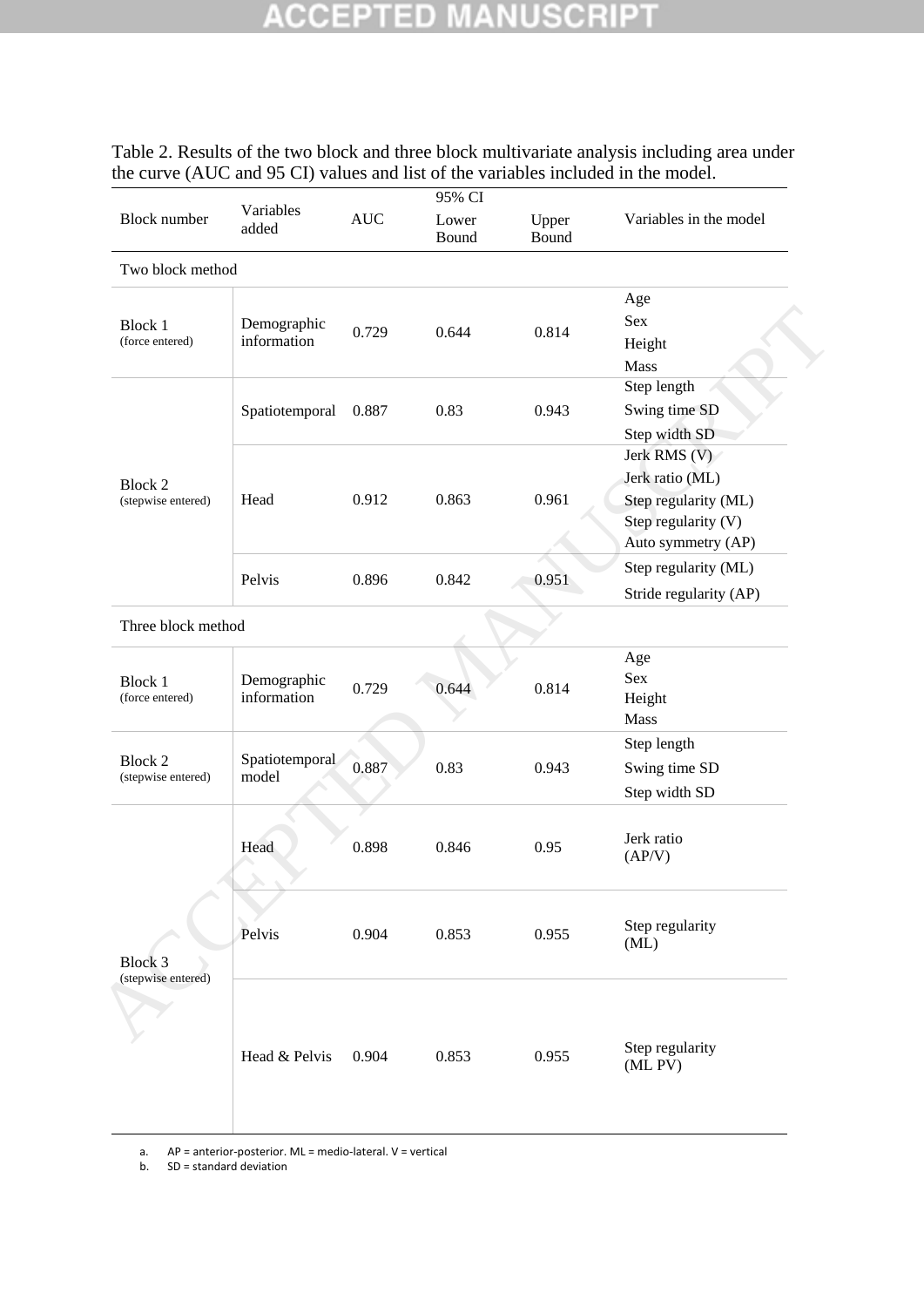### CCE B ЭĐ E  $\qquad \qquad \blacksquare$ à r C.



| r(PD)        | 0 | 0.1 | 0.2 | 0.3 | 0.4 | 0.5 | 0.6 | 0.7 | 0.8 | 0.9 | <b>Service</b> |
|--------------|---|-----|-----|-----|-----|-----|-----|-----|-----|-----|----------------|
| r (controls) | 0 | 0.1 | 0.2 | 0.3 | 0.4 | 0.5 | 0.6 | 0.7 | 0.8 | 0.9 | . .            |

*a\* indicates a significant correlation at the 0.05 significance level*

 $b AP = anterior-posterior. ML = medio-lateral. V = vertical$ 

c SD = standard deviation Asy = asymmetry

Figure 1. Heat map displaying the Pearson's product-moment correlation coefficients (r) between the variables representing spatiotemporal and upper body acceleration domains for both the PD (Red) and control group (Blue).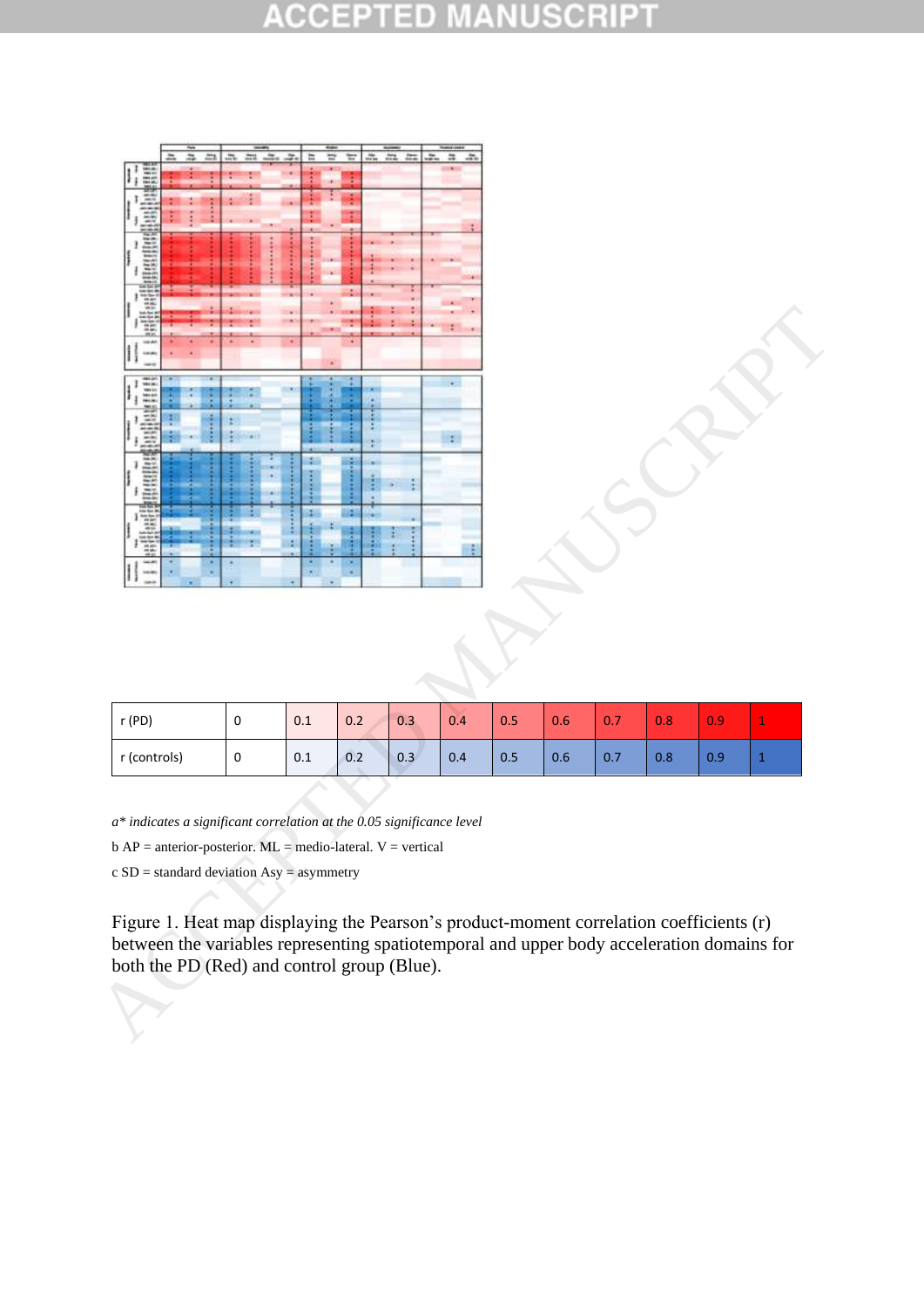### CO D



Figure 2. ROC for the top ten classifiers from the spatiotemporal model and the top ten from the upper body acceleration variables.